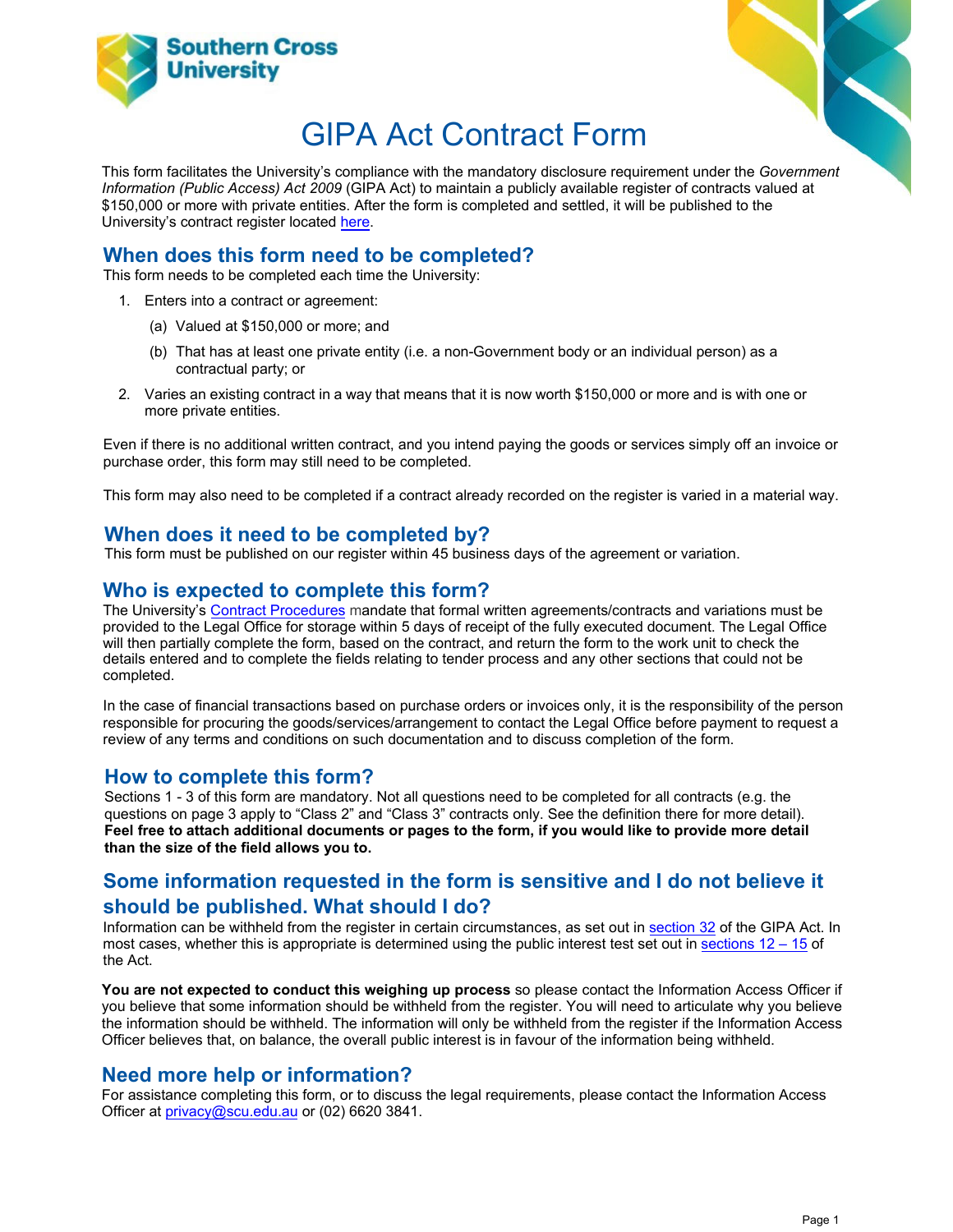## **1. Details of contract**

| (a) Commencement date                                                                                                                                                                                                                  |  | (b) Execution date |  |  |
|----------------------------------------------------------------------------------------------------------------------------------------------------------------------------------------------------------------------------------------|--|--------------------|--|--|
| (c) Expiry date or contract term (as varied, if applicable)                                                                                                                                                                            |  |                    |  |  |
| (d) Description of goods, services, project, lease or<br>property transfer provided for in contract. Note:<br>Contact the Legal Office you believe that your<br>contract does not fall into one of these<br>categories of transactions |  |                    |  |  |
| (e) If the contract includes provisions under which<br>the University is to pay for operational and/or<br>maintenance services, provide the applicable<br>clause and/or item numbers of the contract                                   |  |                    |  |  |
| (f) Value of contract inclusive of GST, if appropriate<br>(note: if contract provides for no specific value, provide an estimate)                                                                                                      |  |                    |  |  |
| (g) If the contract contains a specific provision to vary the amount payable under the<br>contract please provide clause/item number*                                                                                                  |  |                    |  |  |
| (h) If the contract contains a specific clause providing for renegotiation of the contract,<br>please provide the clause/item number*                                                                                                  |  |                    |  |  |
| * Note: Whether or not a contract contains specific provisions dealing with variations, all contracts may<br>be varied/renegotiated in the course of business as per normal contractual and legal processes                            |  |                    |  |  |

## **2. Details of all parties that are private entities**

| (a) Name(s)                                                                                                                                                                                                                                                                                                           |  |  |  |
|-----------------------------------------------------------------------------------------------------------------------------------------------------------------------------------------------------------------------------------------------------------------------------------------------------------------------|--|--|--|
| (b) Business Address(es)                                                                                                                                                                                                                                                                                              |  |  |  |
| Are you aware of any organisation (or person), related to the party, that will be either<br>(c)<br>meeting any of the party's obligations under the contract or otherwise receiving a<br>benefit from the contract? (Yes/No)                                                                                          |  |  |  |
| If you answered "yes" to question 2(c), please provide the name and business address of each other<br>person/body, in the cells below: Note: If you have included details of more than one private entity in<br>response to question 2(a), please specify in 2(d) which private entity the person/body is related to. |  |  |  |
| $(d)$ Name $(s)$                                                                                                                                                                                                                                                                                                      |  |  |  |
| (e)<br>Business Address(es)                                                                                                                                                                                                                                                                                           |  |  |  |

# **3. Tender and/or due diligence information**

| (a) If this is a procurement contract (meaning the University pays for goods/services),<br>did this contract go to tender? (Yes/No/NPC - Not a procurement contract)                                                          |  |
|-------------------------------------------------------------------------------------------------------------------------------------------------------------------------------------------------------------------------------|--|
| (b) If yes, what was the tender method? (E.g. open<br>tender, select tender, closed tender)                                                                                                                                   |  |
| (c) If yes, what were the main criteria against which<br>the tenders were assessed? Note: this can be<br>provided as an attachment or, if there was a<br>public tender process, simply provide the<br>tender reference number |  |